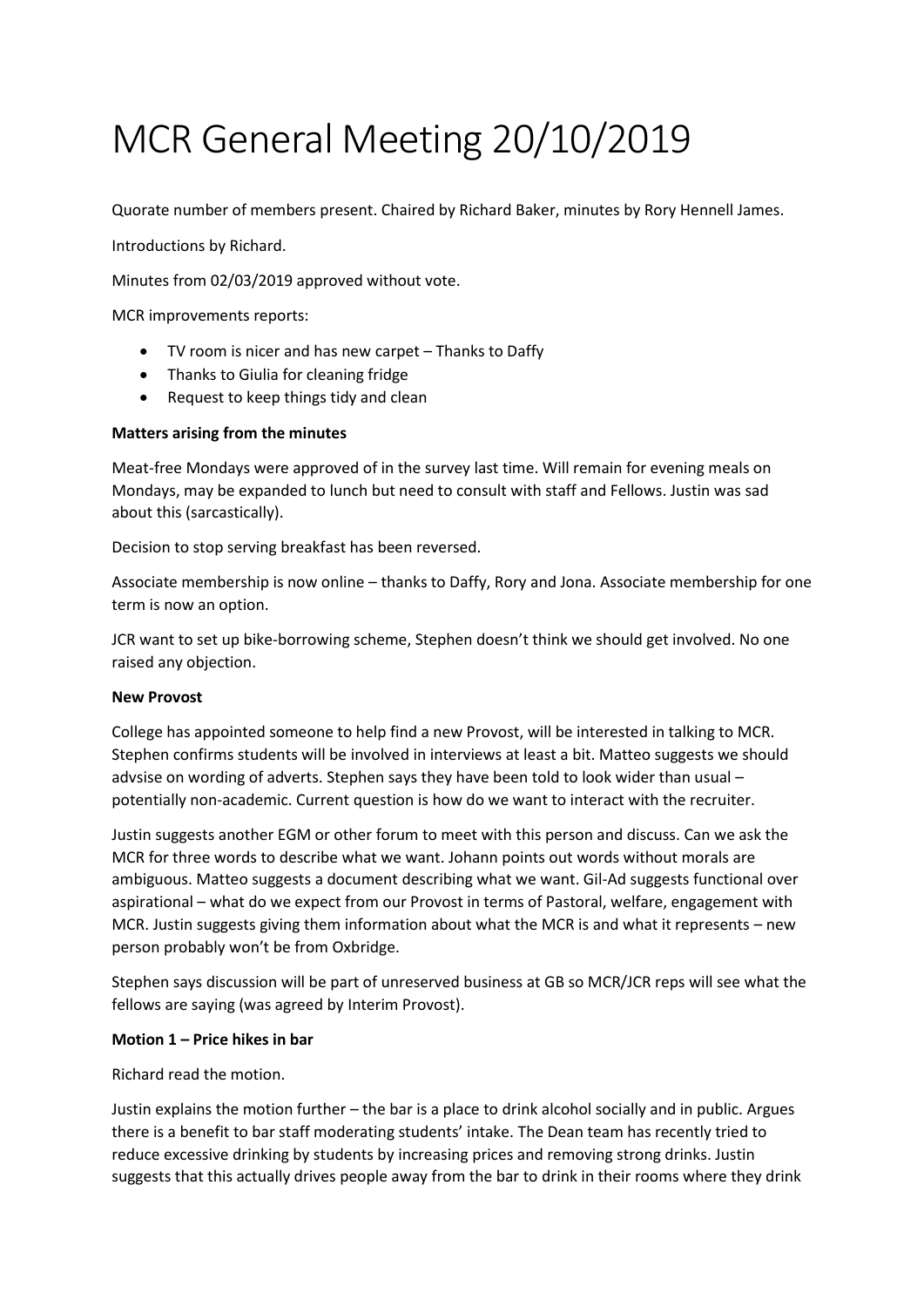the same amount without supervision. In his experience working in the bar the bar staff have always been able to keep people from getting dangerously drunk. Justin suggests that the Home Bursar has got rid of discounted drinks for staff to try and make a profit, which should not be the aim of the College Bar.

Gil-Ad brings up the law about "irresponsible promotions", suggests that in the context of the bar they are not irresponsible. Justin agrees, accepts that at least at special events discounts may not be appropriate.

The bar makes a loss but not a huge one.

???: Having the bar in College helps create a good community space accessible to people on lower incomes. Staff wages are not brilliant, also the discount helps appreciate the staff.

Stephen – Stings were banned by GB, unlikely to be overturned. Price changes were from the Home Bursar. Maybe we should accept the loss of the Sting but ask for price changes to be overdone

Motion amended to remove references to be Stings passed by overwhelming majority.

Avishek asks what the process for asking for changes is. Justin/Stephen explains that we would take it to JCC where senior JCR/MCR people meet with College.

Amended motion passed 29 in favour, 0 opposed, 0 abstentions.

## **Motion 2: changes to committee positions**

Richard reads out motion.

Stephen – we need to actually define committee positions in the constitution. Learning and assessment is a big part of students' college experience – OUSU et al have lots of campaigns, we should have someone appointed to Education Officer to advocate for these issues.

Justin – Education officer is new, these jobs are normally done by President. Stephen – this will continue if the role is unfilled.

Johann – does this need to go to GB. Stephen – no, appendices just go to JCC.

Motion passed 29 in favour, 0 opposed, 0 abstentions.

## **Hustings:**

Secretary – candidates Lisa Plag and Clara Baudet.

- Lisa Masters in Computer Science. Met lots of people in Freshers, wants to get involved in committee to support decision making and running the MCR.
- Clara also enjoyed the Freshers events. Has lots of free time due to 4 contact hours per week.
- Stephen explains election procedure

Women's Welfare – Candidates Alexandra Lovelock and Nsuku Nxumalo

- Nsuku wants every woman in Worcester to feel College/Oxford is a safe space. Has experience with mentoring.
	- o Justin asks about training. Yes she had some training in her role at previous university.